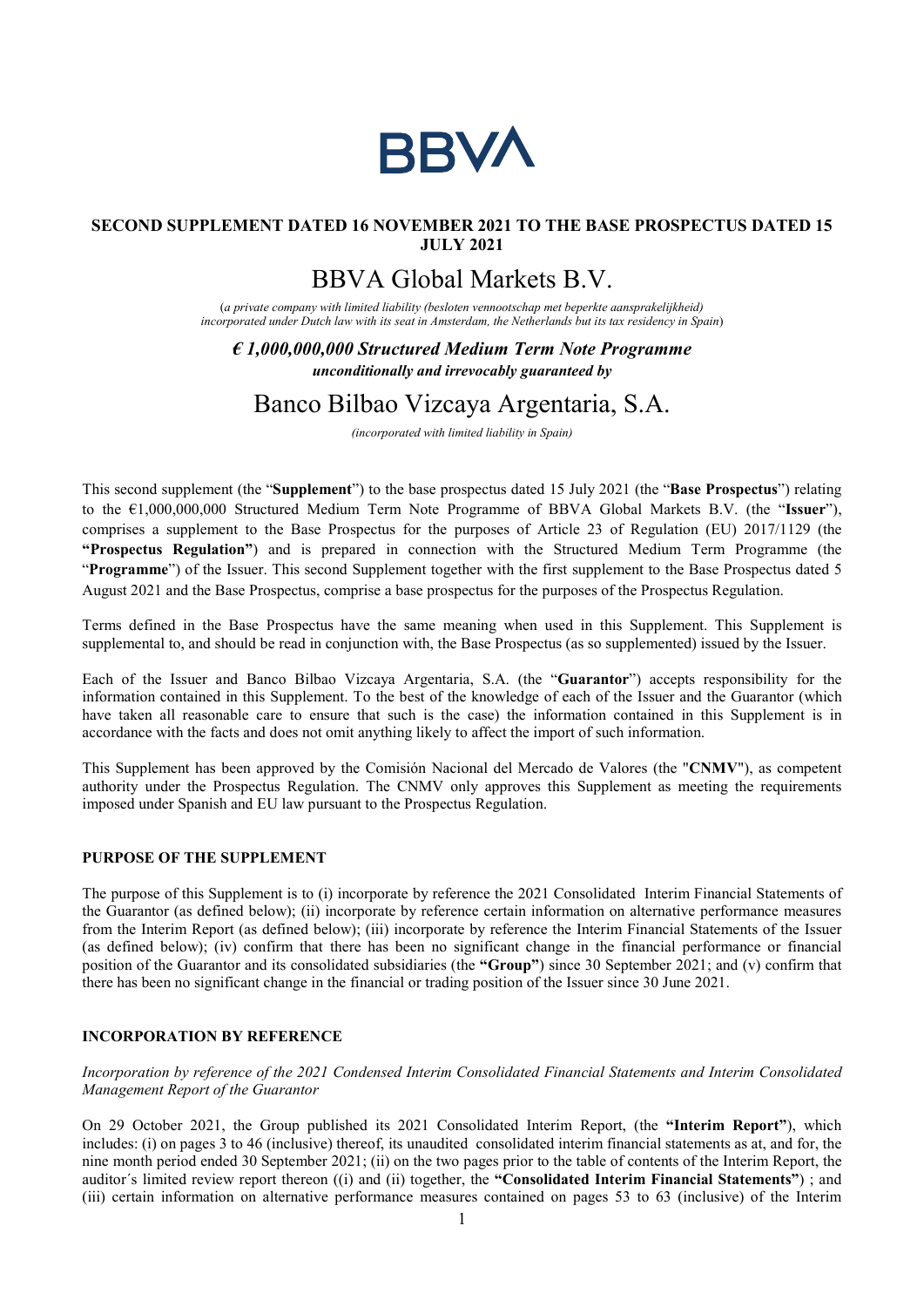#### Consolidated Management Report (the "Alternative Performance Measures").

A copy of the Interim Report has been filed with the CNMV and is available at https://shareholdersandinvestors.bbva.com/wp-content/uploads/2021/10/Interim-Financial-Statements-and-Management-Report-September-2021\_Eng.pdf

By virtue of this Supplement, (i) the Consolidated Interim Financial Statements; and (ii) the Alternative Performance Measures are incorporated by reference in, and form part of, the Base Prospectus as of the date of this Supplement.

The non-incorporated parts of the Interim Report are either not relevant for the investor or are covered elsewhere in the Base Prospectus.

Copies of all documents incorporated by reference in the Base Prospectus can be obtained from the Guarantor as described herein.

If documents which are incorporated by reference or attached to this Supplement themselves incorporate any information or other documents therein, either expressly or implicitly, such information or other documents will not form part of this Supplement for the purposes of the Prospectus Regulation except where such information or other documents are specially incorporated by reference or attached to this Supplement.

#### Incorporation by reference of the Interim Financial Statements of the Issuer

By virtue of this Supplement, the unaudited interim financial statements of the Issuer for the six-month period ended 30 June 2021 (the "Issuer's Interim Financial Statements") are incorporated by reference in, and form part of, the Base Prospectus.

A copy of the Issuer's Interim Financial Statements has been filed with the CNMV and is available at https://accionistaseinversores.bbva.com/wp-content/uploads/2021/09/Memoria-BBVA-Global-Markets 202106 Final.pdf

Copies of all documents incorporated by reference in the Base Prospectus can be obtained from the Issuer and the Guarantor as described herein.

If documents which are incorporated by reference or attached to this Supplement themselves incorporate any information or other documents therein, either expressly or implicitly, such information or other documents will not form part of this Supplement for the purposes of the Prospectus Directive except where such information or other documents are specially incorporated by reference or attached to this Supplement.

#### SIGNIFICANT OR MATERIAL CHANGE STATEMENT

Paragraph 7 of the General Information section on page 436 of the Base Prospectus shall be deemed to be deleted in its entirety and replaced by the following wording:

"Save as disclosed in this Base Prospectus, there has been no material adverse change in the prospects of the Group since 30 June 2021 and there has been no material adverse change in the prospects of the Issuer since 31 December 2020.

Save as disclosed in this Base Prospectus, there has been no significant change in the financial performance or the financial position of the Group since 30 September 2021 and there has been no significant change in the financial or trading position of the Issuer since 30 June 2021."

#### GENERAL

To the extent that there is any inconsistency between (a) any statement in this Supplement or any statement incorporated by reference into the Base Prospectus by this Supplement and (b) any other statement in or incorporated by reference in the Base Prospectus, the statements in (a) above will prevail.

Save as disclosed in this Supplement there has been no other significant new factor, material mistake or inaccuracy relating to information included in the Base Prospectus since the publication of the Base Prospectus.